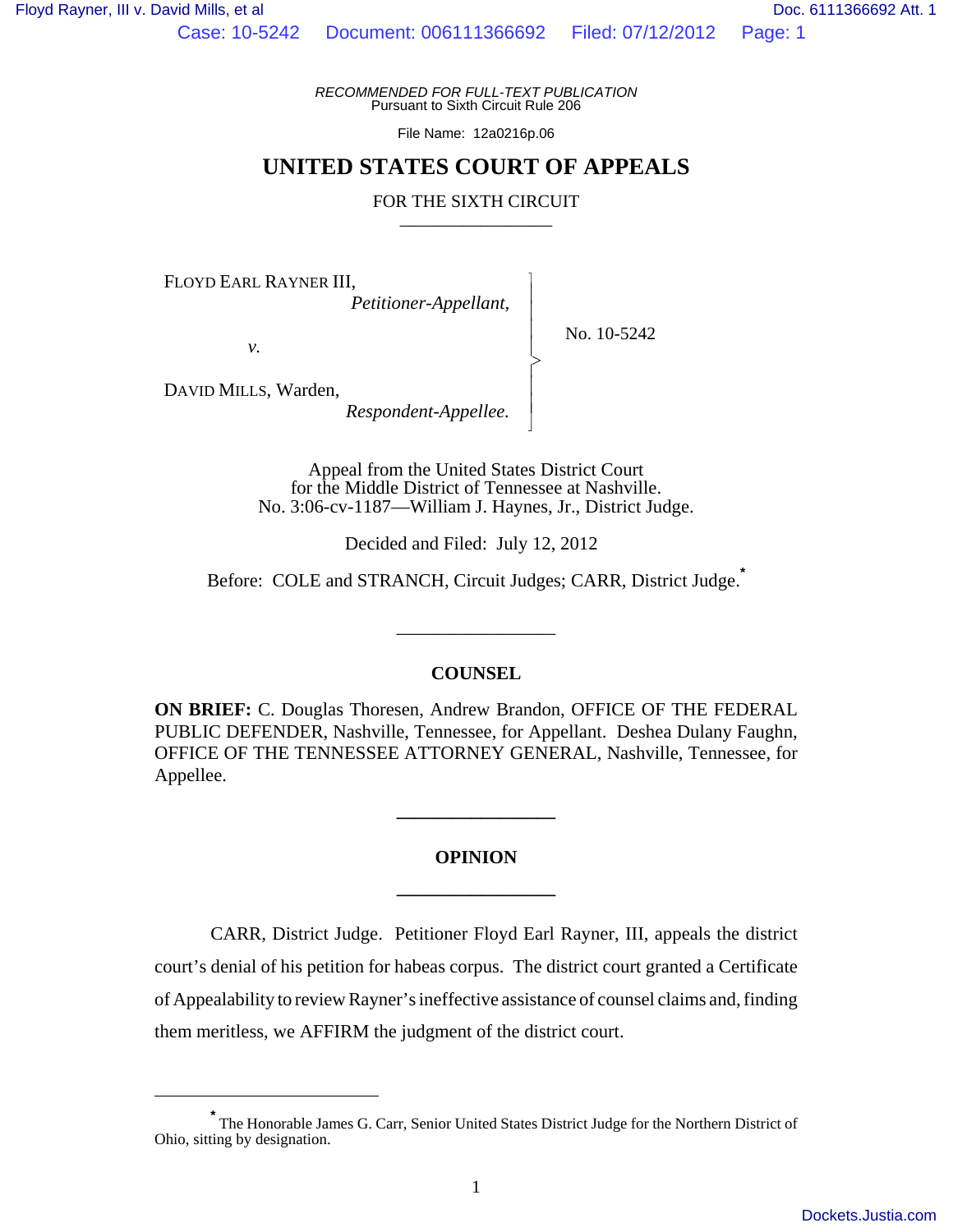## I. BACKGROUND

On January 10, 2001, a Tennessee jury convicted Rayner of five counts of rape of a child and five counts of aggravated sexual battery. (Memorandum, Dist Ct. Docket No. 90, at 2.) The trial court sentenced petitioner to an effective term of fifty-one years in prison: twenty-one years for each rape of a child conviction, and nine years for each aggravated sexual battery conviction, with two of the rape counts and one of the sexual battery counts to run consecutively, and the remainder to run concurrently. (*Id.*)

In December 1999, Rayner's daughter reported to a family friend that she had been sexually abused. (*Id.* at 4.) At trial, the victim testified that Rayner had touched her "private parts" with his hands and mouth, on more than one occasion. (*Id.*) She also said that Rayner penetrated her anus with his penis. (*Id.*) The victim testified that she asked Rayner to stop, because the act hurt her. (*Id.*) The victim also testified that Rayner made her fondle his penis and perform oral sex.(*Id.*) The victim stated that these acts occurred multiple times. (*Id.* at 4-5.)

At trial, the prosecution presented medical proof that the victim suffered from trichomoniasis, a sexually transmitted disease. (*Id.* at 5.) No evidence was presented that Rayner had trichomoniasis. (*Id.* at 10.) On cross-examination, defense counsel pointed out that trichomoniasis could be transmitted in ways not involving sexual contact. (*Id.*) Defense counsel's strategy focused on the theory that the victim was lying about the abuse. (*Id.*)

Following his conviction, Rayner appealed to the Tennessee Court of Criminal Appeals, claiming the trial court breached its duty as a "thirteenth juror," failed to apply mitigating factors to Rayner's sentence, and erred in ordering consecutive service of some of his sentences. *State v. Rayner*, No. M2001-00971-CCA-R3-CD, 2002 WL 1336654, \*1 (Tenn. Crim. App. June 19, 2002). The appellate court affirmed Rayner's convictions, and denied review of the sentencing issues due to Rayner's failure to include the pre-sentence report in the record on appeal. *Id.* at \*4. The Tennessee Supreme Court denied his application for review. (Memorandum, Dist Ct. Docket No. 90, at 2).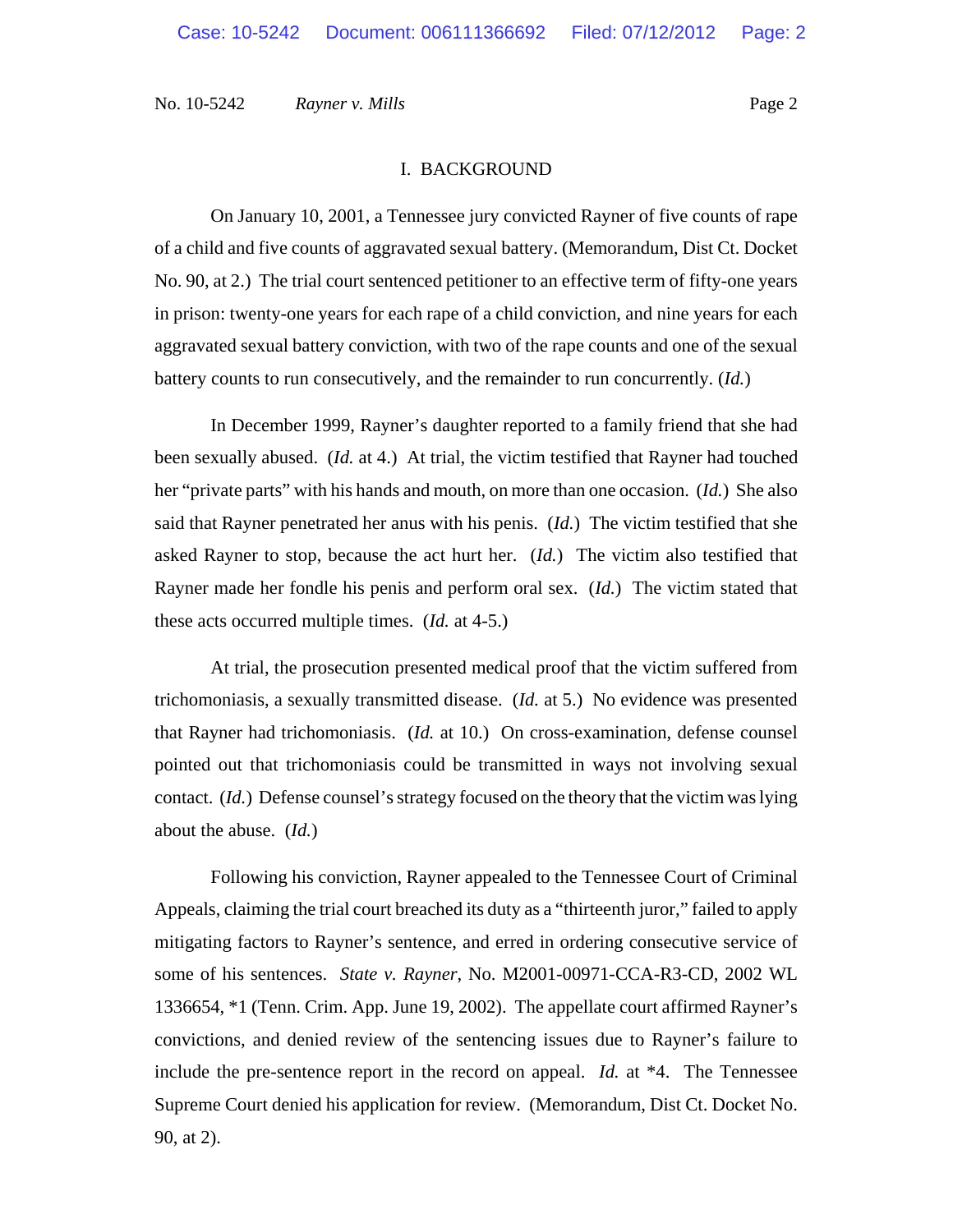On state collateral review, Rayner brought a claim for the ineffective assistance of counsel, alleging that his counsel failed to investigate the case properly, call coworkers and neighbors as witnesses, pursue a potential defense that Rayner did not have trichomoniasis, hire an investigator, and provide the pre-sentence report for his record on direct appeal. (*Id.* at 3.) The trial court denied the petition, and the Tennessee Court of Criminal Appeals affirmed. *Rayner v. State*, No. M2005-01672-CCA-R3-PC, 2006 WL 2000701, \*2 (Tenn. Crim. App. July 19, 2006). The Tennessee Supreme Court denied his application for review. (Memorandum, Dist Ct. Docket No. 90, at 3.)

Rayner filed a petition for the writ of habeas corpus in the Eastern District of Tennessee, later transferred to the Middle District of Tennessee, advancing seven grounds for relief: prosecutorial misconduct, ineffective assistance of trial counsel, ineffective assistance of appellate counsel, insufficiency of the evidence, actual innocence, trial court's failure to apply mitigating factors to his sentence, and that his sentence was unlawfully enhanced by facts not found by a jury. (*Id.* at 1.) After holding an evidentiary hearing, the district court denied Rayner's petition, but granted a Certificate of Appealability ("COA") on the ineffective assistance of counsel claims. (*See id.* at 24-25; Order, Dist. Ct. Docket No. 91.) Rayner timely appealed.**<sup>1</sup>**

# II. ANALYSIS

# *A. Standard of Review*

In reviewing a decision denying habeas corpus relief, this Court reviews the district court's legal conclusions de novo, and its factual findings for clear error. *Lucas v. O'Dea*, 179 F.3d 412, 416 (6th Cir. 1999). Rayner filed his habeas petition in November 2006, after the effective date of the Antiterrorism and Effective Death Penalty

<sup>&</sup>lt;sup>1</sup>The State argues that the Certificate of Appealability was improvidently granted, and should be revoked by this Court. It is not necessary for this Court to consider the State's claim, as it should have raised this issue on a motion to dismiss. *See, e.g.*, *Porterfield v. Bell*, 258 F.3d 484, 485 (6th Cir. 2001). In *Porterfield*, "considerations of judicial economy" did not discourage review of the COA, particularly as the district court had not considered the issue and the parties had yet to brief the merits of the case. *Id.* Such is not the case here, and as the issues have already been briefed and presented to this Court, we will not review the grant of the COA.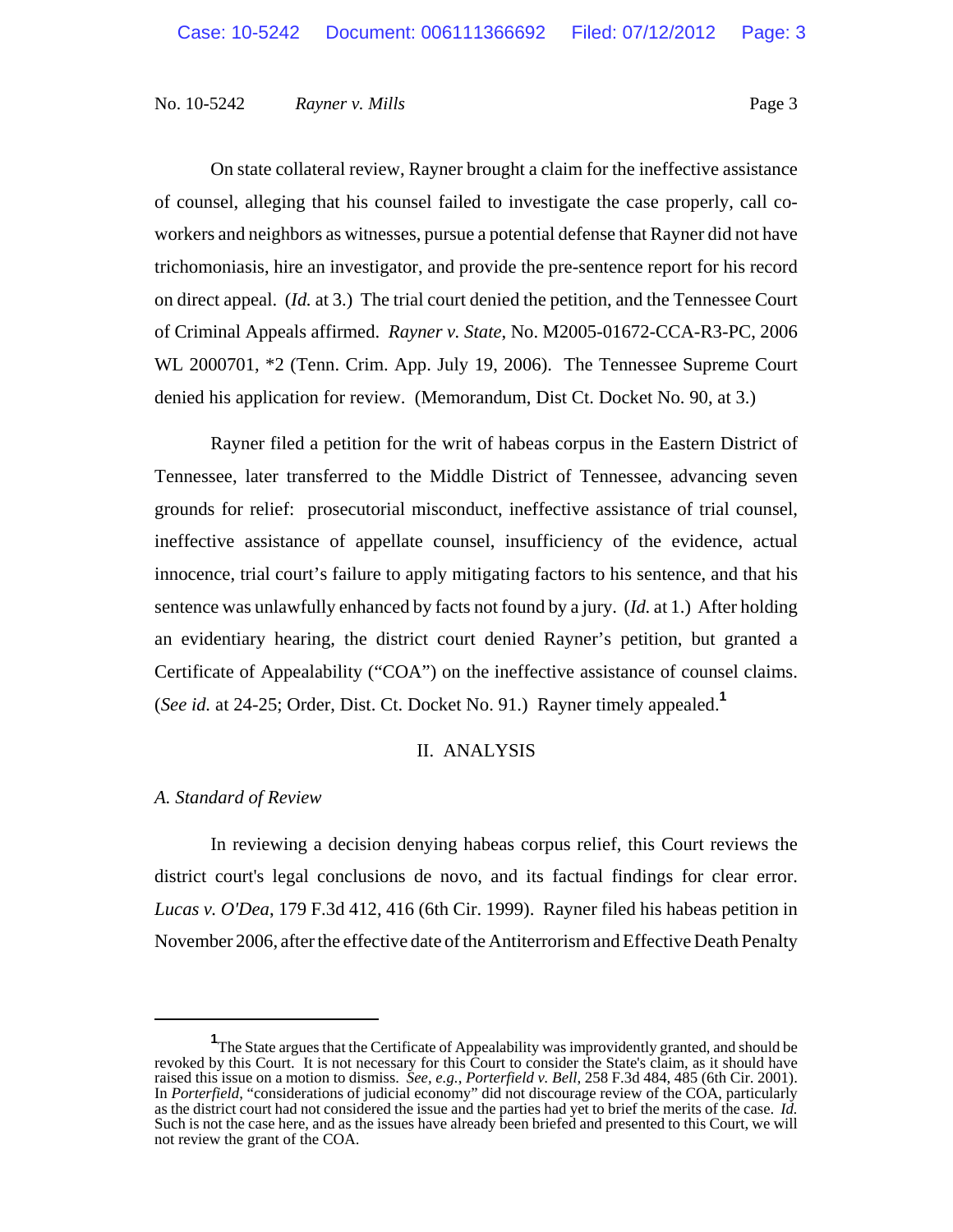Act of 1996 ("AEDPA"), so AEDPA and the case law interpreting it govern this Court's review of Rayner's claims. *See* 28 U.S.C. § 2254(d).

Before this Court may consider a claim for habeas relief on the merits, a petitioner must have "exhausted the remedies available in the courts of the State." *Id.*  $\S$  2254(b)(1)(A). Once a court finds that the petitioner has exhausted his claims, it proceeds to the merits of the claims. Section 2254(d) imposes the following standard of review in a habeas case:

An application for a writ of habeas corpus on behalf of a person in custody pursuant to the judgment of a State court shall not be granted with respect to any claim that was adjudicated on the merits in State court proceedings unless the adjudication of the claim—

> (1) resulted in a decision that was contrary to, or involved an unreasonable application of, clearly established Federal law, as determined by the Supreme Court of the United States; or

> (2) resulted in a decision that was based on an unreasonable determination of the facts in light of the evidence presented in the State court proceeding.

# *Id.* § 2254(d).

A decision is "contrary to" clearly established federal law "if the state court arrives at a conclusion opposite to that reached by [the Supreme] Court on a question of law or if the state court decides a case differently than [the Supreme] Court has on a set of materially indistinguishable facts." *Williams v. Taylor*, 529 U.S. 362, 413 (2000). A decision involves an "unreasonable application" of clearly established federal law "if the state court identifies the correct governing legal principle from [the Supreme] Court's decisions but unreasonably applies that principle to the facts of the prisoner's case." *Id.*

Each of Rayner's claims asserts that he received ineffective assistance of counsel. Under the familiar test from *Strickland v. Washington*, 466 U.S. 668 (1984), a petitioner must satisfy two prongs—deficiency and prejudice—to succeed in an ineffective assistance claim. In order to demonstrate deficiency, a petitioner must show his "counsel's representation fell below an objective standard of reasonableness." *Id.* at 688.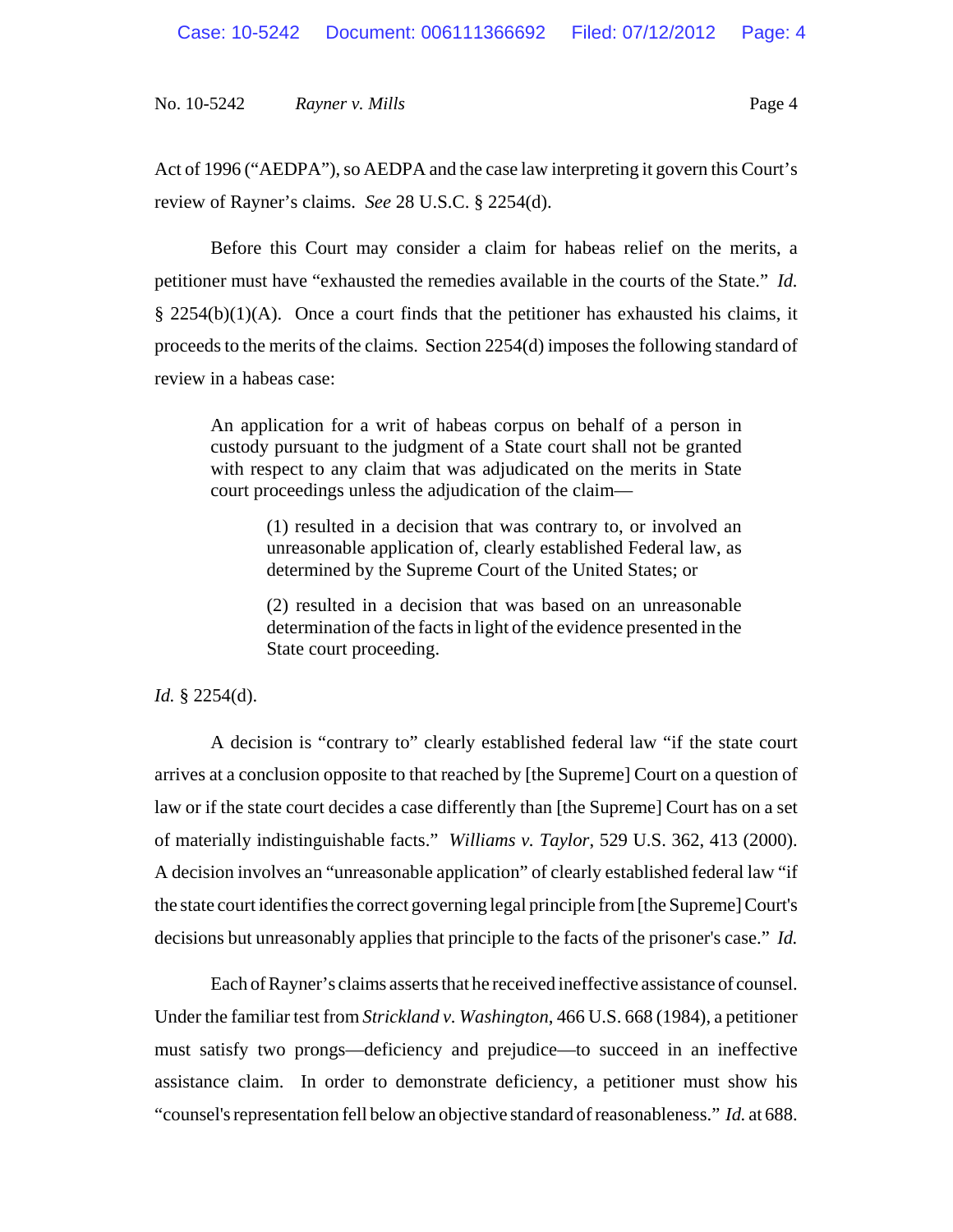To demonstrate prejudice, a petitioner must show "there is a reasonable probability that, but for counsel's unprofessional errors, the result of the proceeding would have been different." *Id.* at 694. The Supreme Court has defined a "reasonable probability" as one that is "sufficient to undermine confidence in the outcome." *Id.*

The parties dispute whether a habeas court must afford AEDPA deference to a *Strickland* prong not reached by the state court when the state court denies a petitioner's ineffective assistance claim entirely on the other prong. In *Wiggins v. Smith*, the Supreme Court noted that its "review is not circumscribed by a state court conclusion with respect to prejudice, as neither of the state courts below reached this prong of the *Strickland* analysis." 539 U.S. 510, 534 (2003); *see also Rompilla v. Beard*, 545 U.S. 374, 390 (2005) (citing *Wiggins*, 539 U.S. at 534) (reviewing prejudice de novo when state courts denied claim entirely on deficiency); *Porter v. McCollum*, 130 S. Ct. 447, 452 (2009) (per curiam) (citing *Rompilla*, 545 U.S. at 390) (reviewing deficiency de novo when state court denied claim entirely on prejudice). The Supreme Court's more recent decision in *Harrington v. Richter*, 131 S. Ct. 770 (2011), addressed a different circumstance, a state court's summary dismissal of an ineffective assistance of counsel claim that did not address either *Strickland* prong. The Supreme Court explained the appropriate standard of review as follows:

Where a state court's decision is unaccompanied by an explanation, the habeas petitioner's burden still must be met by showing there was no reasonable basis for the state court to deny relief. This is so whether or not the state court reveals which of the elements in a multipart claim it found insufficient, for § 2254(d) applies when a "claim," not a component of one, has been adjudicated.

*Id.* at 784.

There is little doubt that this language stands for the proposition that, when there is no explanation as to *either Strickland* prong, a habeas court must afford *both* prongs AEDPA deference after "determin[ing] what arguments or theories . . . could have supported [] the state court's decision." *Id.* at 786; *cf. Wogenstahl v. Mitchell*, 668 F.3d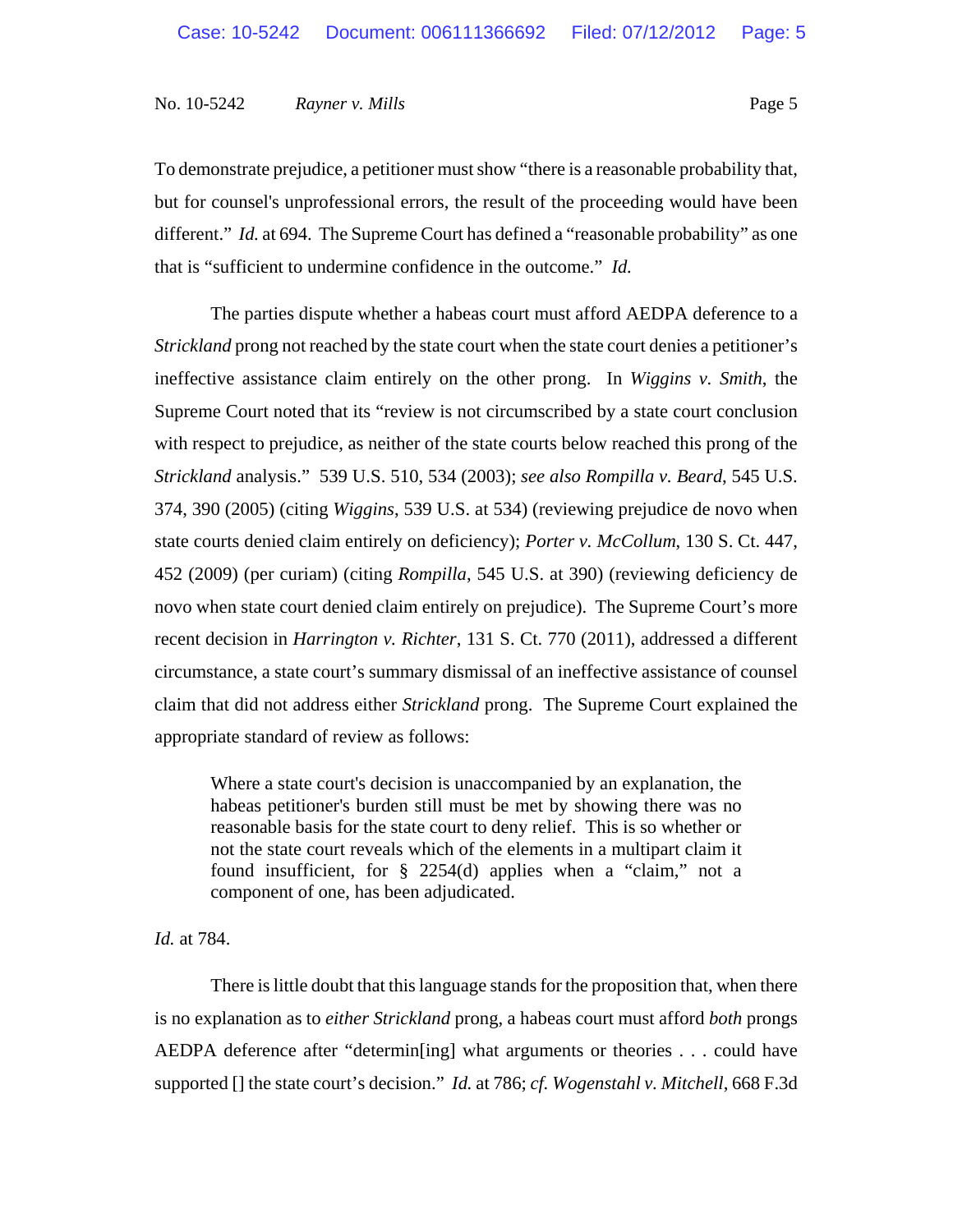307, 327 (6th Cir. 2012) (prosecutorial misconduct claim); *Sheppard v. Bagley*, 657 F.3d 338, 345 (6th Cir. 2011) (due process in sentencing claim).

*Harrington* does not specifically address the scenario where, as here, a state court's decision discusses one prong but not the other. We, and other circuits, have addressed that scenario in post-*Harrington* decisions. In at least two published opinions—one of which was decided en banc—where the state court adjudicated only one prong, we have continued to rely on *Wiggins* and have reviewed the remaining prong de novo.**<sup>2</sup>** *Davis v. Lafler*, 658 F.3d 525, 537 (6th Cir. 2011) (en banc); *Rice v. White*, 660 F.3d 242, 251 (6th Cir. 2011); *see also Brown v. McKee*, 460 F. App'x 567, 580 (6th Cir. 2012); *Davis*, 658 F.3d at 541 (Martin, J., concurring in part and dissenting in part). These decisions did not examine the interplay between *Wiggins* and *Harrington* nor specifically address the argument that tension may exist between the cases. However, an Eleventh Circuit opinion and a one-judge opinion in the Seventh Circuit have undertaken this analysis and both concluded that *Harrington* did not disturb *Wiggins*. *Ferrell v. Hall*, 640 F.3d 1199, 1224-27 (11th Cir. 2011); *Sussman v. Jenkins*, 642 F.3d 532, 534 (7th Cir. 2011) (Ripple, J.).**<sup>3</sup>** Fifth and Ninth Circuit cases have, like our own, continued to follow *Wiggins* or *Rompilla* without discussion. *Salts v. Epps*, 676 F.3d 468, 480 n.46 (5th Cir. 2012); *Detrich v. Ryan*, 677 F.3d 958, 983 (9th Cir. 2012); *Williams v. Cavazos*, 646 F.3d 626, 637 n.6 (9th Cir. 2011), *cert. granted on other grounds*, 132 S. Ct. 1088 (U.S. Jan. 13, 2012) (No. 11-465).

We see no reason to stray from the standard of review observed by our en banc Sixth Circuit in *Davis v. Lafler* and the other four circuits to encounter this issue: When a state court relied only on one *Strickland* prong to adjudicate an ineffective assistance of counsel claim, AEDPA deference does not apply to review of the *Strickland* prong not

**<sup>2</sup>** District courts within this Circuit have also continued to recognize the *Wiggins* rule in post-*Harrington* decisions. *E.g.*, *Jordan v. Sheets*, No. 2:10-CV-34, 2012 WL 553091, at \*11 n.2 (S.D. Ohio Feb. 21, 2012); *Milstead v. Sherry*, 07-15332, 2011 WL 1883187, at \*6 (E.D. Mich. May 17, 2011); *Bolden v. Rapelje*, No. 1:11-CV-310, 2011 WL 1666982, at \*2 (W.D. Mich. May 3, 2011).

**<sup>3</sup>** The en banc Eleventh Circuit debated but did not decide this question. *Compare Childers v. Floyd*, 642 F.3d 953, 969 n.18 (11th Cir. 2011) (en banc) ("suggest[ing]" that *Harrington* "may" have overruled *Rompilla*, without deciding the issue), *with id.* at 985-87 (Wilson, J., concurring) (concluding that *Harrington* did not overturn *Wiggins* and *Rompilla*).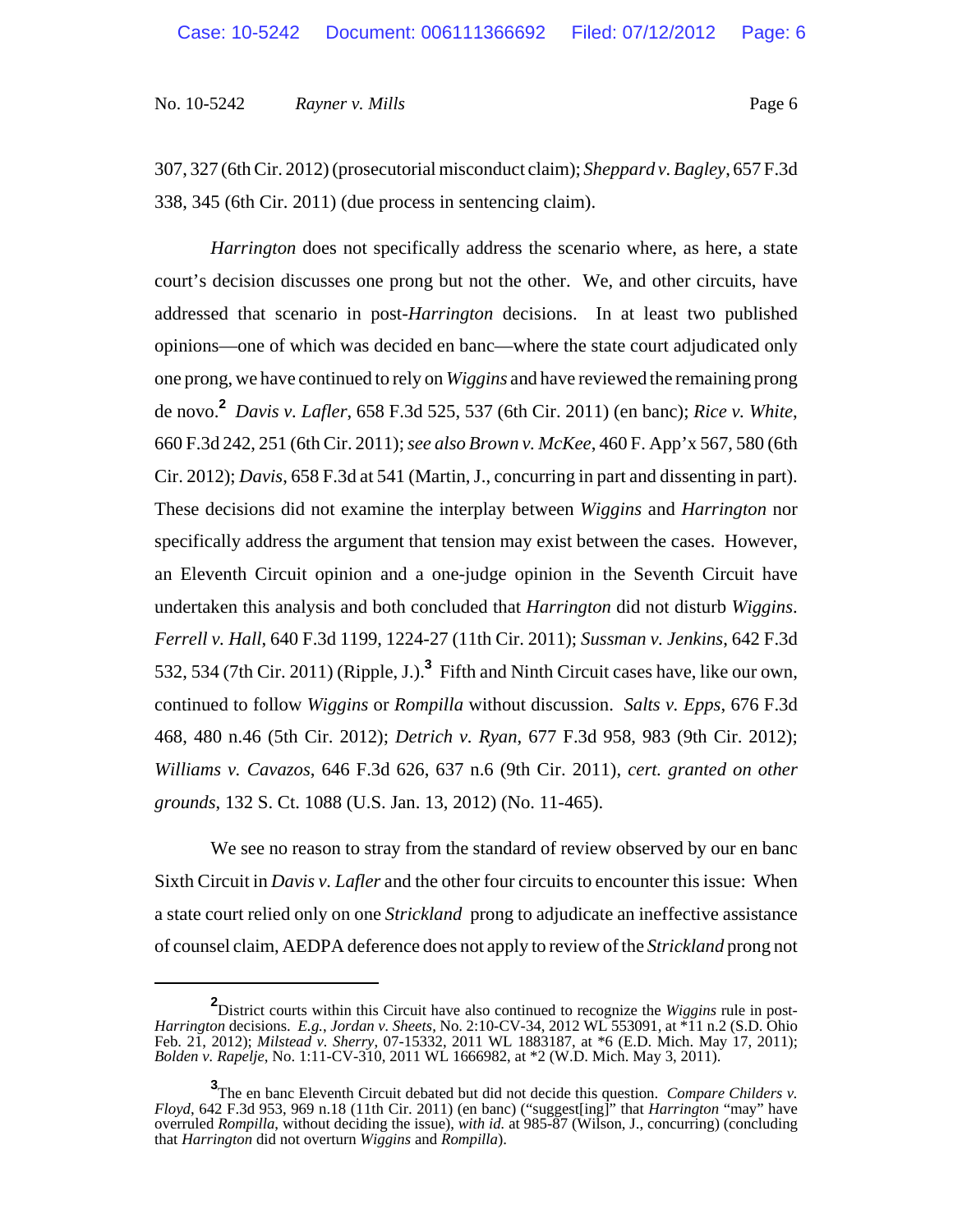relied upon by the state court. The unadjudicated prong is reviewed de novo. A fuller examination supports this standard.

Let us begin with the *Harrington* situation, a state court decision without explanation. A summary holding rejecting an ineffective assistance claim necessarily reveals that the state court relied on at least one *Strickland* prong but gives no indication as to whether the holding was based on deficiency or prejudice or both. In such situations, it makes sense under *Harrington* for a habeas court to review both prongs pursuant to AEDPA to assure proper deference to the unspoken holding(s) actually relied upon by the state court.**<sup>4</sup>** *See also Harrington*, 131 S. Ct. at 785 (dismissing the "pure speculation" that the state court members "may not have agreed on the reasons for denying his petition"). This contrasts with the situation in *Wiggins* in which the state court rendered a conclusion only on the deficiency prong. Because a petitioner must satisfy both *Strickland* prongs in order to prevail, a court's dismissal of an ineffective assistance claim based solely on one prong says nothing about what the court thought about the other prong. It would be inappropriate to presume the state court not only had a finding in mind as to the unexplained prong but that this finding was against the petitioner.**<sup>5</sup>** *See Childers*, 642 F.3d at 986 ("Conversely [to *Harrington*], *Wiggins* and *Rompilla* were cases where the Court was not left to speculate as to what the state court had, and had not, adjudicated."). Thus, in the situation where the state court adjudication relies upon only one prong, deference has no proper role in reviewing the remaining prong.

Review of *Harrington* supports our conclusion. In that decision, the Supreme Court expressly limited application of its holding to cases in which the state court's

<sup>&</sup>lt;sup>4</sup>Of course, a habeas court may decline to reach the second prong if it finds that the petitioner cannot succeed on the first prong. *E.g.*, *Rogers v. Shepherd*, 438 F. App'x 546, 549 (9th Cir. 2011).

**<sup>5</sup>** This is particularly true when the court *assumes* a favorable showing on one prong when it is easier to dispose of the claim on the other because "[c]learly . . . the state court cannot both assume deficient performance and hold that counsel's performance was not deficient." *Sussman*, 642 F.3d at 534. However, we see no difference among decisions in which the court states it is "assuming" success on one prong with little or no discussion on the matter, *e.g.*, *Humphress v. United States*, 398 F.3d 855, 859 (6th Cir. 2005), in which the court states it "need not determine" whether the petitioner can satisfy that prong, *e.g.*, *United States v. Wynn*, 663 F.3d 847, 852 (6th Cir. 2011), and in which the court does not address the other prong altogether, *e.g.*, *United States v. Holder*, 657 F.3d 322, 332 (6th Cir. 2011).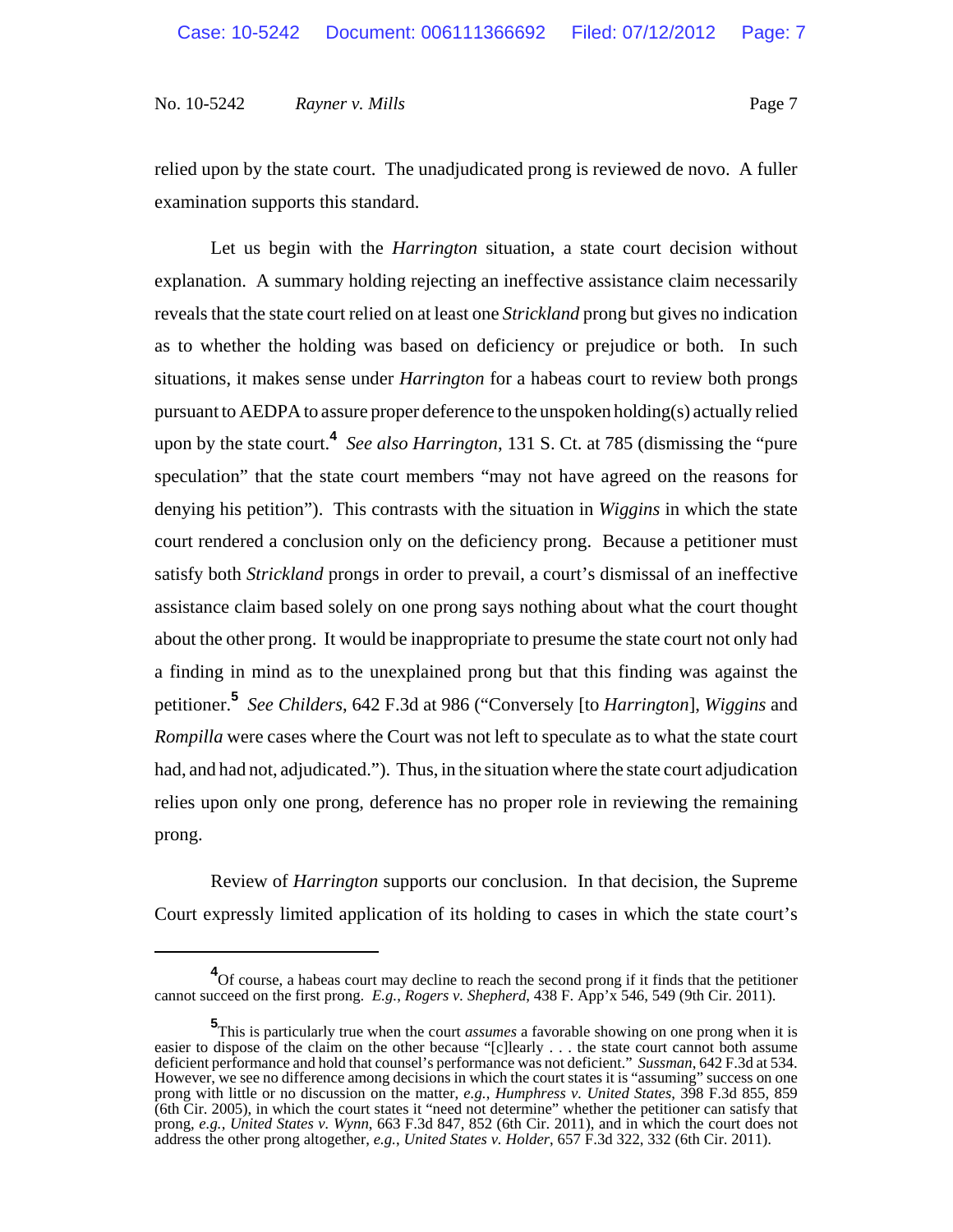decision "is unaccompanied by an explanation." *Sussman*, 642 F.3d at 534 (quoting *Harrington*, 131 S. Ct. at 784). Moreover, "the Supreme Court in *Harrington* did not disturb its approach in *Wiggins*" and "[w]e certainly cannot assume that the Court overruled *sub silentio* its holding in *Wiggins*—a precedent so important to the daily work of the lower federal courts," *id*., which the Supreme Court cited in *Harrington* "without the slightest hint of disapproval," *Childers*, 642 F.3d at 986-87, and has continued to rely upon in other decisions,**<sup>6</sup>** *e.g.*, *Cullen v. Pinholster*, 131 S. Ct. 1388, 1410 (2011) (citing *Rompilla*, 545 U.S. at 390).

Thus, we do not find *Harrington* and the Supreme Court's earlier decisions to be in conflict. The principle that "§ 2254(d) applies when a 'claim,' not a component of one, has been adjudicated," *Harrington*, 131 S. Ct. at 784, does not necessarily mean that each "component" must itself be reviewed under the § 2254(d) standard in every situation. After all, both *Wiggins* and *Rompilla* recognized that the AEDPA standard applies to the "claim" of ineffective assistance of counsel before evaluating an unreviewed prong de novo. 539 U.S. at 519-20; 545 U.S. at 380; *see also Porter*, 130 S. Ct. at 452. The *Wiggins* and *Rompilla* line of cases work together with *Harrington* to ensure application of AEDPA to an entire ineffective assistance claim. In doing so, they mandate AEDPA deference to both prongs when the state court decision summarily dismisses the claim without explanation; when a state court decision relies only on one prong, the cases mandate AEDPA deference to that prong and de novo consideration of the unadjudicated prong. This is a "straightforward approach" that allows those Supreme Court decisions to "co-exist comfortably." *Childers*, 642 F.3d at 986. We hold this to be the proper framework and affirm the district court's denial of Rayner's habeas petition for the reasons provided below.

**<sup>6</sup>** If the *Harrington* Court intended to overrule prior decisions rather than merely explain how the law should apply in a new situation, "it surely would have said so directly, rather than act in such an ambiguous manner." *Carmell v. Texas*, 529 U.S. 513, 538 (2000); *see also Vance v. Terrazas*, 444 U.S. 252, 265 (1980).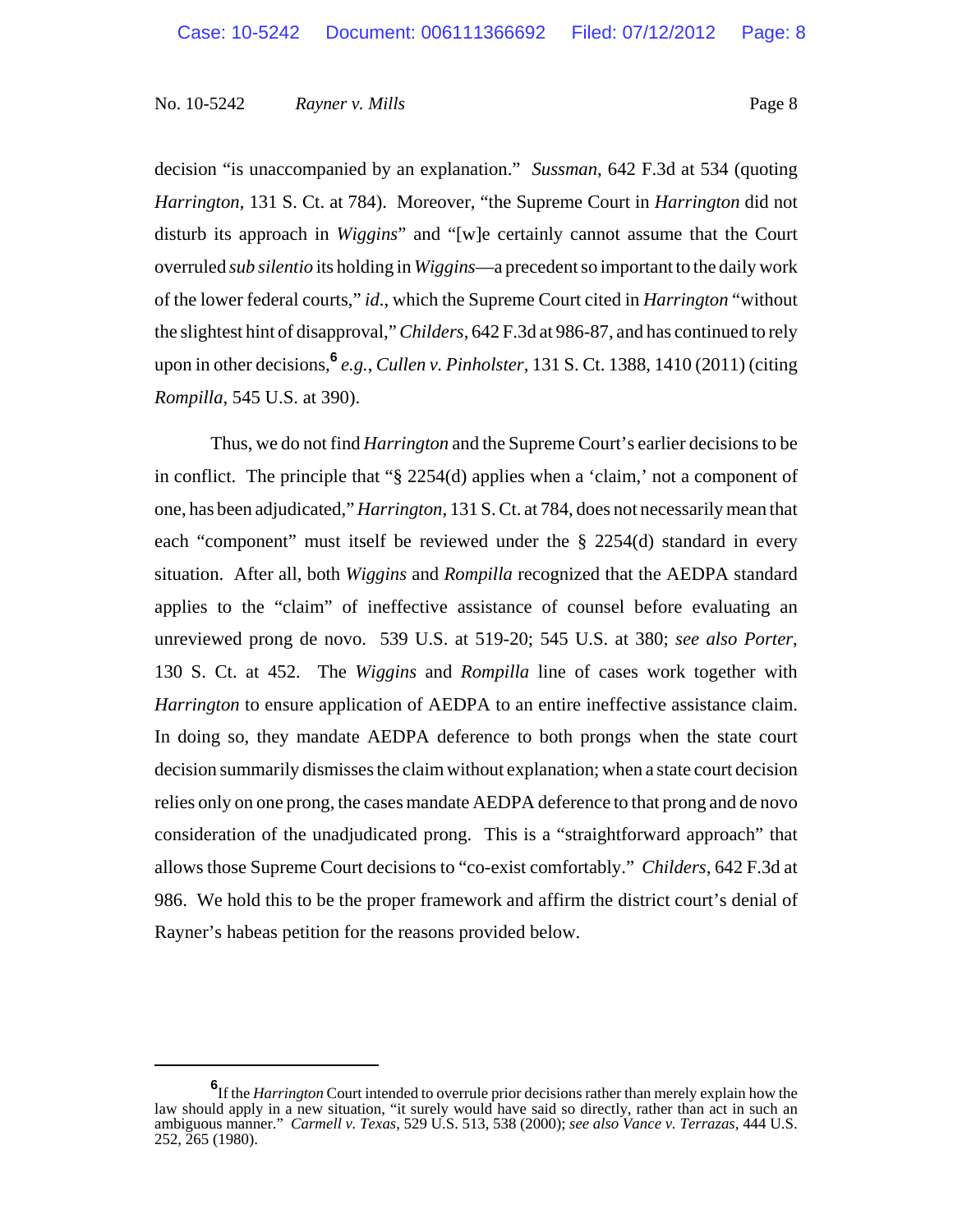# *B. Rayner's Exhausted Claims*

It is undisputed that the Tennessee Court of Criminal Appeals applied the proper "clearly established federal law" for Rayner's claims; namely, the standard for ineffective assistance of counsel claims in *Strickland*. We examine each exhausted claim in turn.

# *1. Counsel's Failure to Test Rayner for Trichomoniasis*

Rayner alleges his trial counsel was ineffective for failing to test Rayner for trichomoniasis and present those results to the jury. He also alleges, more generally, that his lawyer failed adequately to present information about trichomoniasis in support of his defense that if he did not have trichomoniasis, he could not be guilty of the sexual assaults on the victim. The Tennessee Court of Criminal Appeals ruled that this did not constitute deficient performance on the part of Rayner's counsel:

The petitioner's second complaint concerns counsel's failure to pursue a defense centering on the petitioner testing negatively for sexually transmitted diseases. The post-conviction court found that the jury was aware that the victim was suffering from trichomoniasis, but the petitioner was not. The court noted that counsel investigated the defense and determined that "it would not be a viable defense based on the fact that the petitioner could have been an active carrier at the time of the offense despite not being infected at the time he was tested." At the post-conviction hearing, counsel testified that because the petitioner had not been specifically tested for trichomoniasis, the petitioner was not exonerated as the perpetrator. Therefore, we cannot fault counsel for choosing a different tactic for defense. We conclude that the petitioner has failed to prove ineffective assistance as to these claims.

*Rayner*, 2006 WL 2000701 at \*5 (internal citations omitted).

"[C]ounsel has a duty to make reasonable investigations or to make a reasonable decision that makes particular investigations unnecessary." *Strickland*, 466 U.S. at 691. The Supreme Court went on to note that in evaluating counsel's decisions whether to investigate, a court must "apply[] a heavy measure of deference to counsel's judgments." *Id.* The state court determined that it was reasonable for counsel to make a strategic decision not to pursue the medical defense, given the inconclusive nature of any results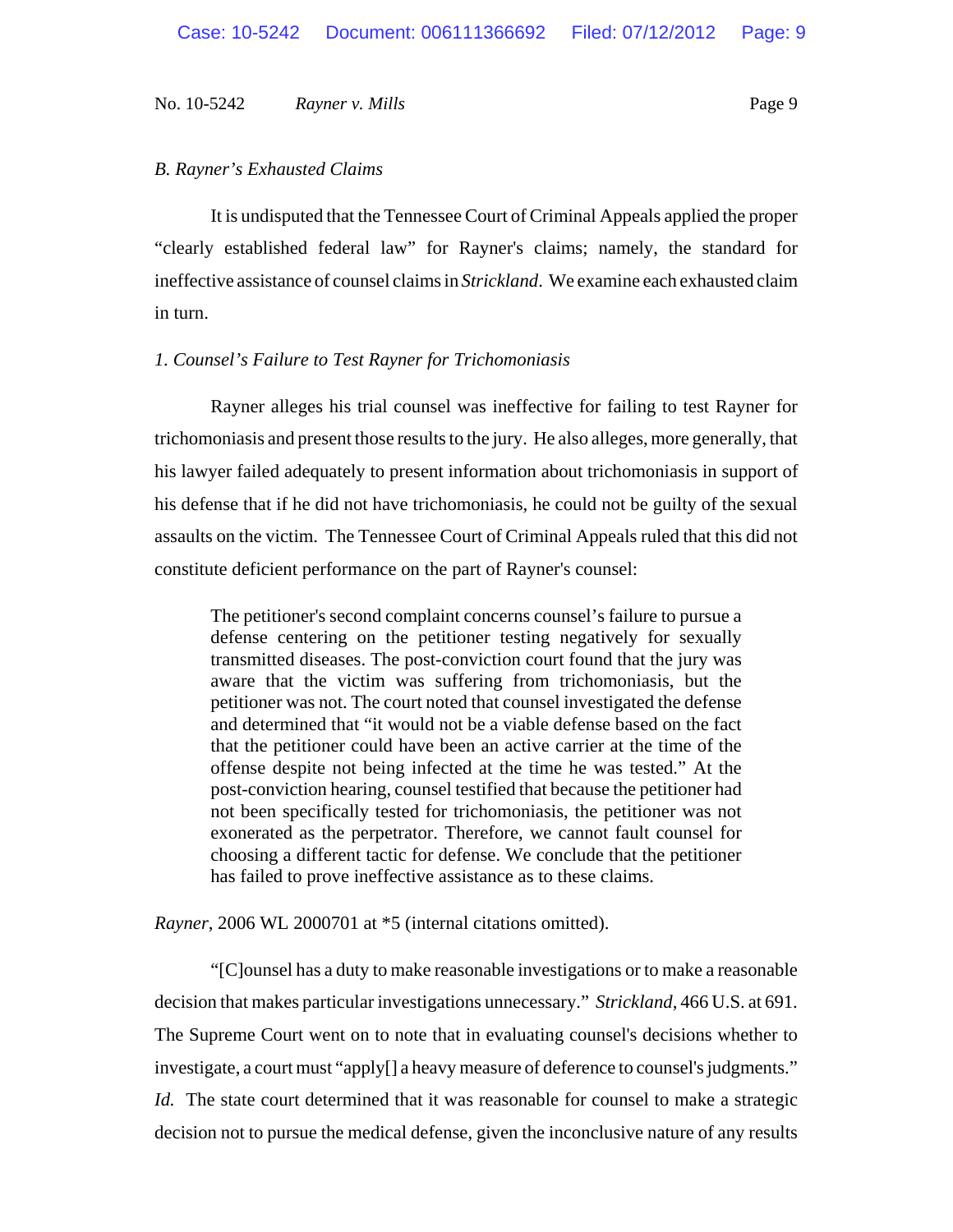that would be produced from testing Rayner so long after the alleged offenses. *Rayner*, 2006 WL 2000701 at \*5. The district court found that the state court's determination on this claim was a reasonable application of federal law. (Memorandum, Dist Ct. Docket No. 90, at 15-16.)

Rayner's arguments that this was an unreasonable application of the *Strickland* standard are unavailing. Rayner disagrees with the finding of the state and district courts that the jury knew the victim had trichomoniasis and he did not. It is undisputed, however, that counsel informed the jury that the State had no evidence Rayner had trichomoniasis, and sexual contact is not the only way trichomoniasis can be transmitted. *Rayner*, 2006 WL 2000701 at \*2. From counsel's testimony at the post-conviction evidentiary hearing, it seems clear that he reasonably determined his time was better spent on other defense theories – namely, that the victim lied about the abuse. *Id.*

Rayner fails to show how the state court was unreasonable in applying the *Strickland* standard to this ineffectiveness claim.

# *2. Counsel's Failure to Ensure Ramsey's Testimony*

Rayner next alleges that his trial counsel was ineffective for failing to ensure that Rayner's neighbor and co-worker, Leann Ramsey, testified at trial. The Tennessee Court of Criminal Appeals ruled that Rayner did not show prejudice for counsel's failure to call Ramsey as a witness.

We note that the petitioner makes no definitive arguments as to what further investigation would have revealed. The post-conviction court implicitly accredited counsel's testimony that he investigated all possible witnesses for trial and searched the scene for leads. We can find no reason to dispute the post-conviction court's finding. Additionally, although the petitioner complained about counsel's failure to call Nealson and Ramsey as witnesses at trial, he did not produce either witness to testify at his post-conviction hearing. . . . We may not speculate on what benefit these witnesses might have offered to the petitioner's case, nor may we guess as to what evidence further investigation may have uncovered. Accordingly, the petitioner has failed to demonstrate prejudice in this regard.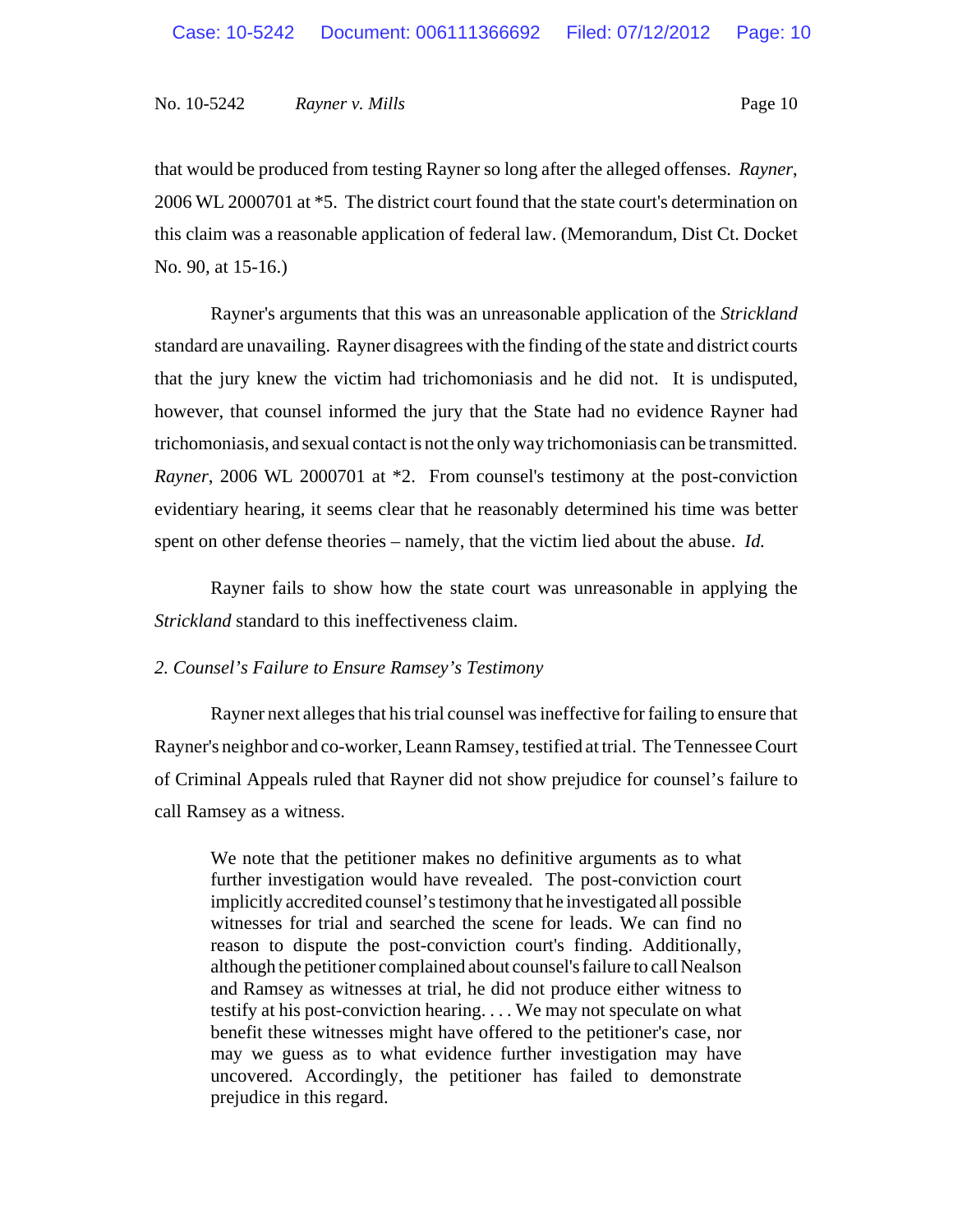*Rayner*, 2006 WL 2000701, at \*5 (internal citations omitted.)

The district court held that Rayner had failed to establish prejudice, and therefore found the state court's decision reasonable. (Memorandum, Dist Ct. Docket No. 90, at 15-16.) Rayner argues that Ramsey "could have testified that the [victim] 'would say things and do things if she didn't get what she wanted.'" Appellant Br. at 35. He contends that "[h]aving *any* witness other than an accused child rapist testify that the [victim] was known for dishonesty would undoubtedly have benefitted Mr. Rayner." *Id.* at 35-36 (emphasis in original).

Evidence that would merely benefit a defendant to some possible degree is not enough to show prejudice. Rayner has failed to show why his trial counsel's failure to call Ramsey as a witness leads to a "reasonable probability . . . sufficient to undermine confidence in the outcome." *Strickland*, 466 U.S. at 694. The district court properly found that the state court summarized the appropriate facts and reasonably concluded Rayner failed to show prejudice.

# *3. Counsel's Failure to Investigate Nealson and Obtain His Testimony*

Rayner also alleges his trial counsel failed to investigate David Nealson, a co-worker, as a potential suspect, and call Nealson as a witness. The Tennessee Court of Criminal Appeals ruled that Rayner had failed to show that trial counsel's performance was deficient, or that his failure to produce Nealson as a witness prejudiced the outcome of the case. *Rayner*, 2006 WL 2000701, at \*5.

The district court held the state court reasonably applied the *Strickland* standard to the facts at issue. (Memorandum, Dist Ct. Docket No. 90, at 15-16.) It further credited the testimony of Rayner's trial counsel that he had sought to locate Nealson by going to the motel where Rayner claimed Nealson worked, and trying to find out if Nealson even existed by checking with his contacts at the police department. (*Id.* at 6.)

Rayner has not provided any basis for finding the state court's decision unreasonable. As in the state court, Rayner failed to bring Nealson as a witness in the district court. The state court noted that Rayner could not prove prejudice, as it could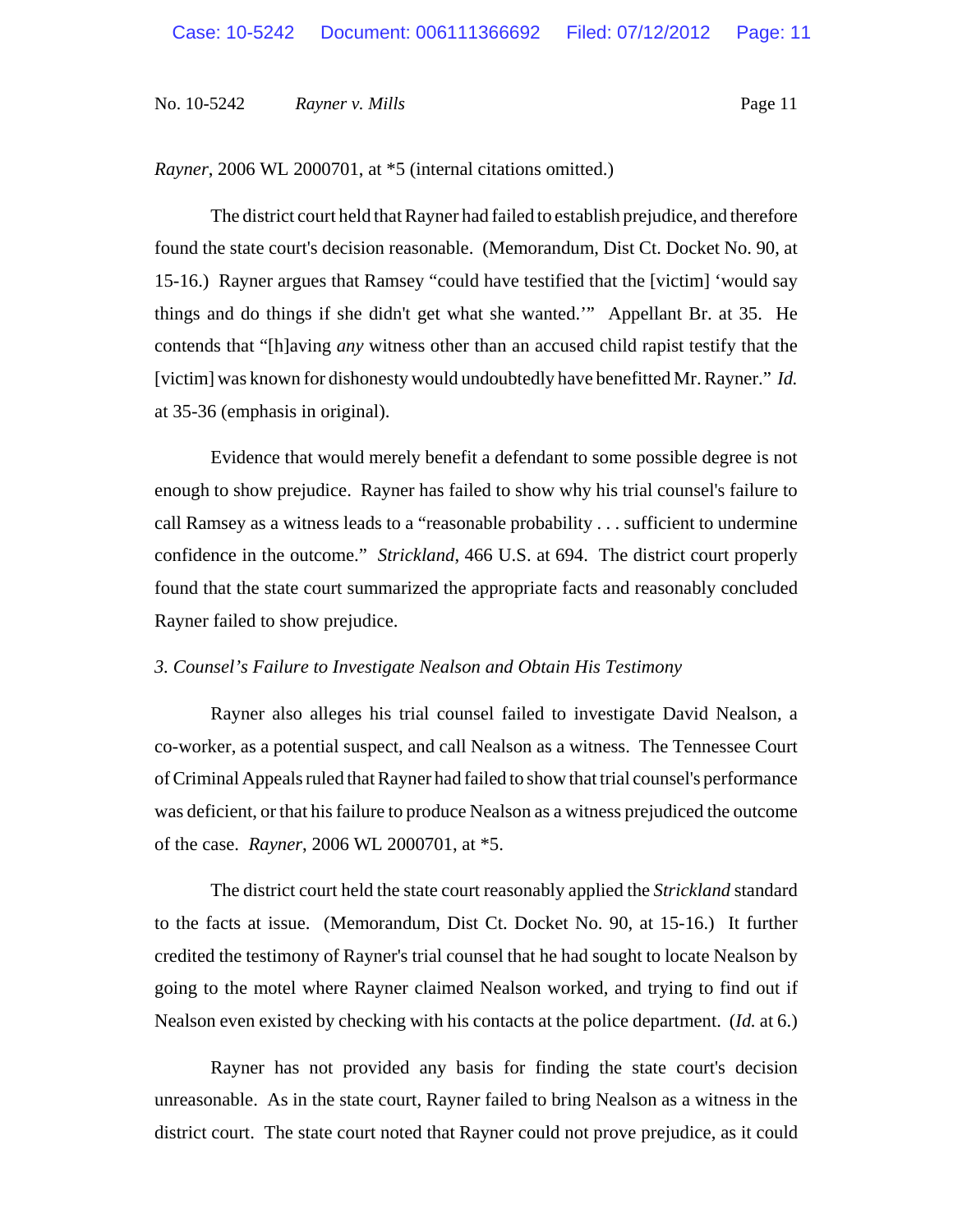not "speculate on what benefit [Nealson] might have offered to the petitioner's case;" nor could it "guess as to what evidence further investigation may have uncovered." *Rayner*, 2006 WL 2000701, at \*5.

Rayner failed to add to the record in any meaningful way to show that the state court's conclusions were an unreasonable application of clearly established federal law sufficient to grant federal habeas relief under 28 U.S.C. § 2254(d).

# *4. Counsel's Failure to Include Presentence Report on Direct Appeal*

Rayner alleges that his trial counsel was ineffective for failing to include his presentence report in the record on direct appeal, thereby foreclosing the appeal court's ability to review his sentencing claims. The Tennessee Court of Criminal Appeals ruled that Rayner met the performance prong of *Strickland*, but failed to show prejudice.

[T]he petitioner failed to argue in either the lower court or this court how he was prejudiced by counsel's failure to ensure the presentence report was included in the direct appeal record. Prejudice will not simply be presumed by this failure; it must be specifically alleged and proven. It is not the job of this court to ferret out potential problems, thereby serving the function of both court and counsel. The petitioner is not entitled to relief on this issue.

*Rayner*, 2006 WL 2000701, at \*6 (internal citations omitted).

Rayner argues that the state and district court made an "unreasonable determination of the facts" in holding that Rayner failed to argue prejudice. Appellant Br. at 37. Rayner's failure to argue prejudice sufficiently in the state and district courts does not constitute a factual determination - the state court concluded on a legal basis that Rayner did not "specifically allege[] and prove[]" prejudice. *Rayner*, 2006 WL 2000701, at \*6.

In any case, Rayner fails to show how trial counsel's failure to include the sentencing report would have resulted in a different outcome on appeal. Rayner contested the trial court's application of consecutive sentencing under Tenn. Code Ann. § 40-35-115, which allows courts to impose consecutive sentencing if one of seven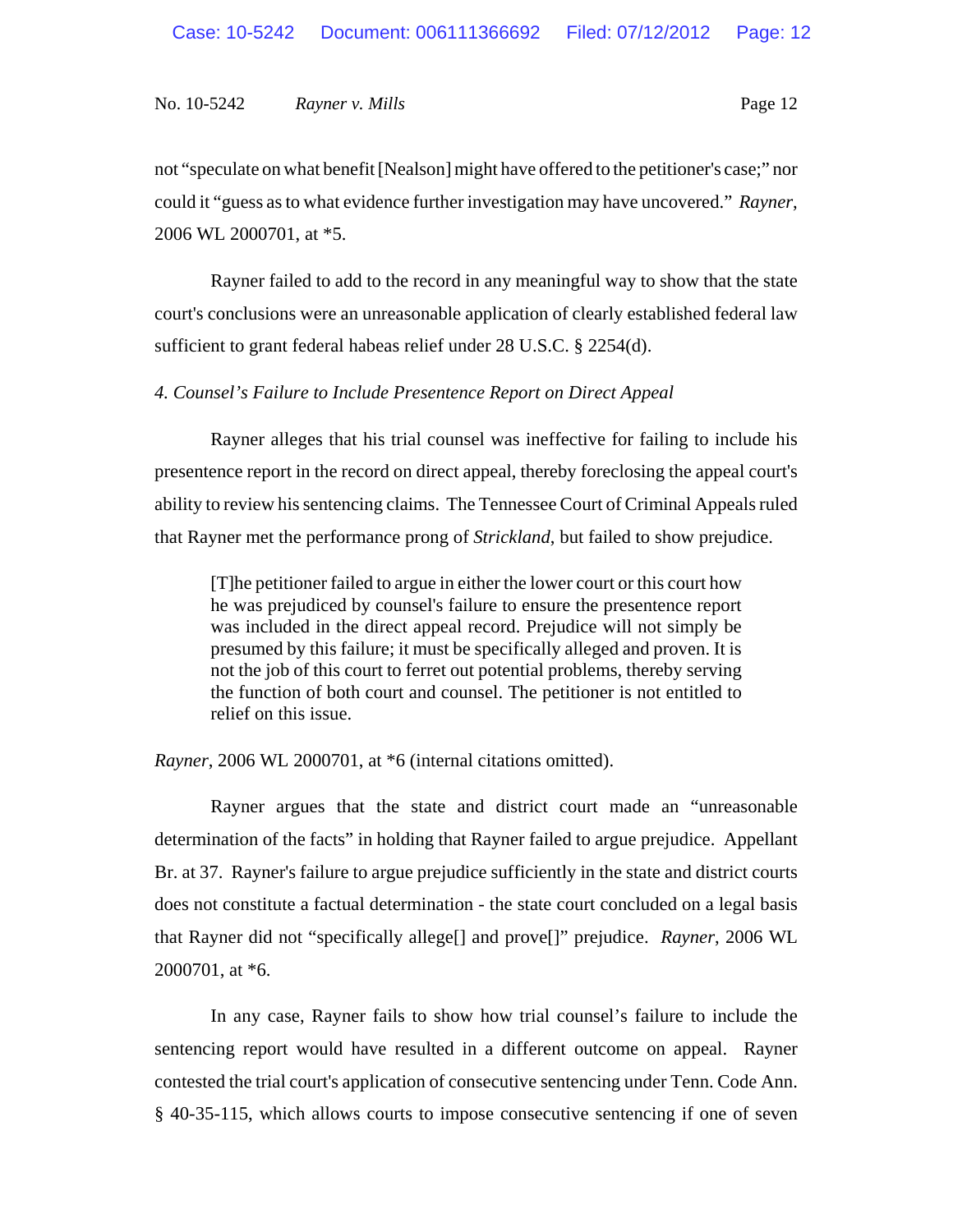criteria applies. The trial court found that consecutive sentences were appropriate based on two criteria: first, that Rayner was

convicted of two (2) or more statutory offenses involving sexual abuse of a minor with consideration of the aggravating circumstances arising from the relationship between the defendant and victim or victims, the time span of defendant's undetected sexual activity, the nature and scope of the sexual acts and the extent of the residual, physical and mental damage to the victim or victims.

*Id.* § 40-35-115(b)(5).

Second, the trial court found that Rayner was "sentenced for an offense committed while on probation." *Id.* § 40-35-115(b)(6).

Rayner contends the trial court was not justified in applying the enhancements because it did not make specific findings about the "aggravating circumstances" of the sexual abuse. The presentence report Rayner faults his attorney for not producing, however, provides a more than sufficient basis for the "aggravating circumstances."

That report states sexual abuse happened for an undetermined period within a range of three years. (Investigation Report, Dist Ct. Docket No. 14-9, at 6.) It also contained statements from the victim's foster parent and counselor that she has sustained serious emotional and psychological damage because of the sexual abuse which Rayner inflicted on her. (*Id.* at 13-16.) Rayner fails to address any of this substantive information provided in the presentence report, or show how a new sentencing hearing would likely result in a different outcome. Rayner therefore does not show how the state court's holding that he had not shown prejudice was unreasonable.**<sup>7</sup>**

Rayner's arguments about the other enhancement factor also fail to show the state court's decision resulted in an unreasonable application of the law. Rayner contends that "such a dramatic increase in sentence called into doubt the fundamental fairness of his sentencing." Appellant Br. at 40-41.

**<sup>7</sup>** Rayner submits that a Tennessee court "refused to apply § 40-35-115(b)(5) on grounds that are *identical* to" this case in *State v. Hayes*, 899 S.W.2d 175, 187 (Tenn. Crim. App. 1995). Our comparison of the facts in *Hayes* reveals that Rayner's criminal conduct was far more egregious.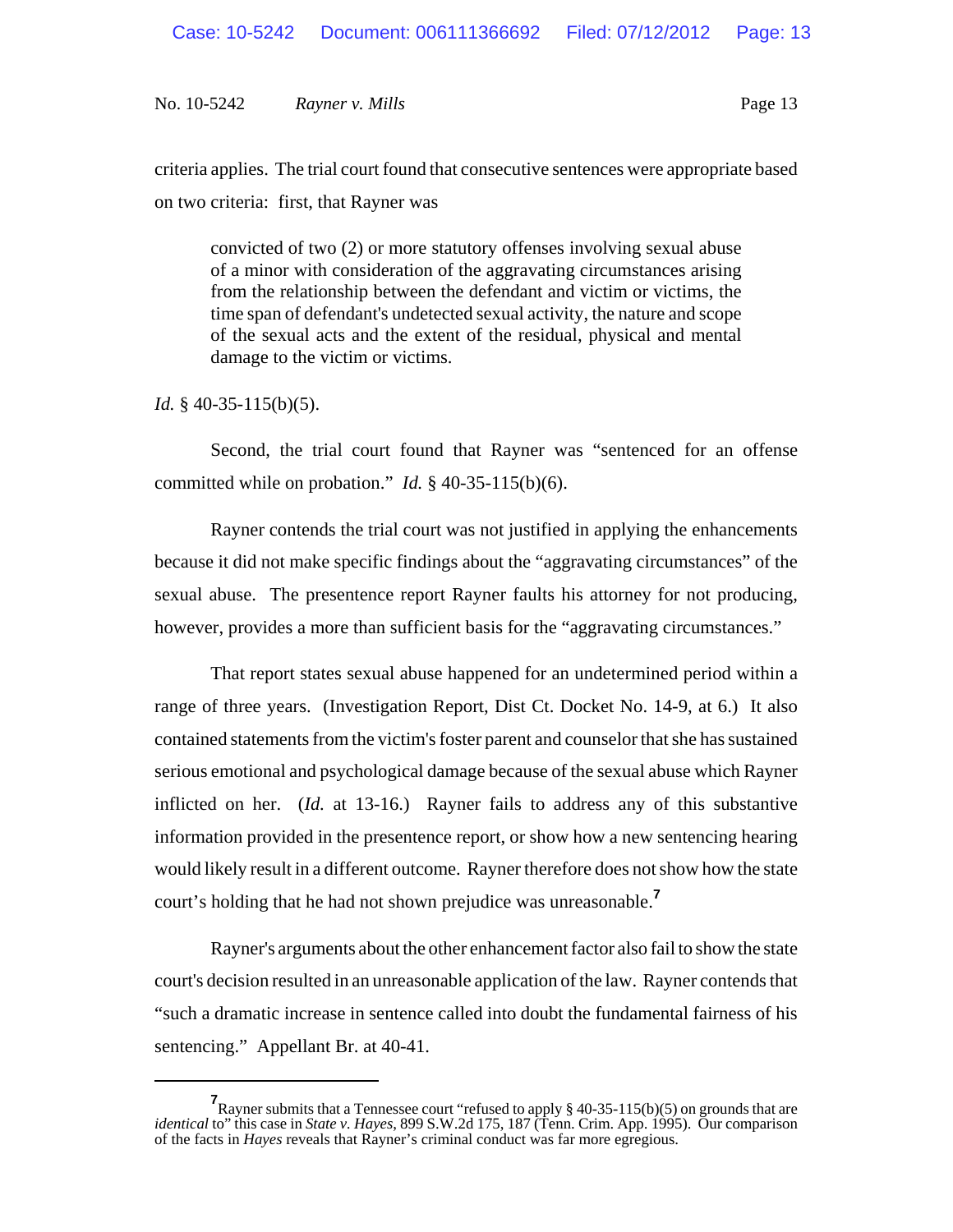Rayner's argument fails for two reasons. First, Rayner fails to acknowledge that the other sentencing enhancement would have justified consecutive sentences. Second, Rayner himself concedes that Tennessee courts have endorsed the application of consecutive sentencing even in cases of misdemeanor probation.

Rayner has not met his burden of showing that it is more likely than not that had his counsel included the presentence report on direct appeal, "the result of the proceeding would have been different." *Strickland*, 466 U.S. at 694.

#### *C. Procedurally Defaulted Claims*

For a federal court to reach the merits of a petitioner's claims, the petitioner must show he "exhausted the remedies available in the courts of the State." 28 U.S.C. § 2254(b)(1)(A); *Coleman v. Thompson*, 501 U.S. 722, 731-32 (1991). Proper exhaustion requires that a petitioner present every claim in the federal petition to each level of the state courts, including the highest state court to which the petitioner is entitled to appeal. *O'Sullivan v. Boerckel*, 526 U.S. 838, 847-48 (1999). Where a petitioner fails to submit a claim to the state courts, a district court must dismiss his petition so that he might go back to the state court and properly present the claims. *Rose v. Lundy*, 455 U.S. 509, 522 (1982).

If a petitioner has not exhausted his claims, but is now procedurally barred from doing so, he must show "cause for the noncompliance" and "actual prejudice resulting from the alleged constitutional violation." *Wainwright v. Sykes*, 433 U.S. 72, 84 (1977). Procedural default may also be excused "where a constitutional violation has probably resulted in the conviction of one who is actually innocent[.]" *Murray v. Carrier*, 477 U.S. 478, 496 (1986).

# *1. Failure to Test Rayner's Wife and Ensure Her Testimony*

Rayner argues that his trial counsel was ineffective for failing to have Rayner's wife, Connie Rayner, tested for trichomoniasis, Appellant Br. at 29, and have her testify at trial. *Id.* at 33-35. Respondent contends that this claim is procedurally defaulted, as it was never raised in state court and cannot be raised now. Rayner attempts to cast his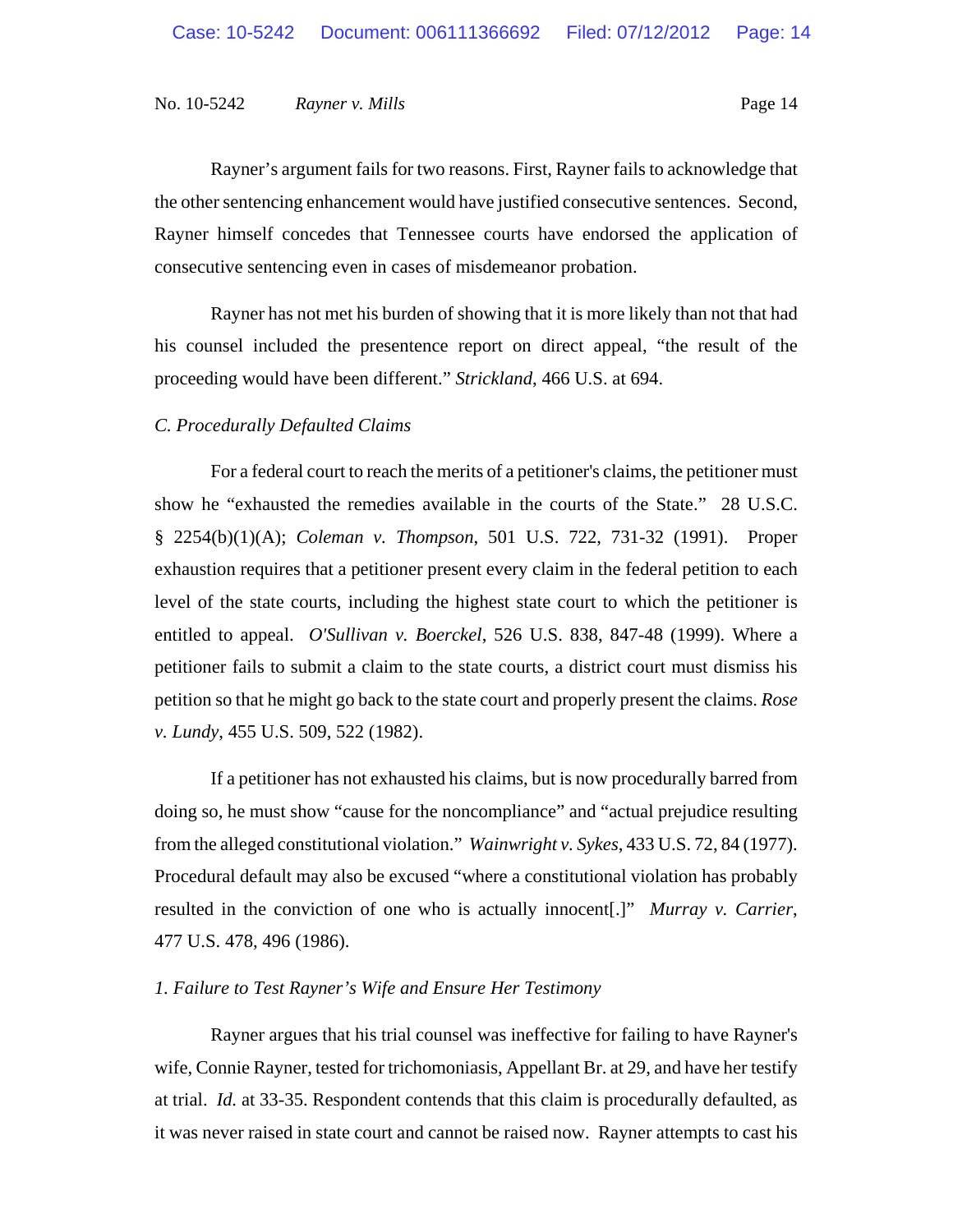current claim for counsel's failure to test his wife for trichomoniasis as a part of his claim for failure to investigate. He thus argues his claims all "fairly relate" to the same underlying claim that his trial counsel failed to investigate.

This argument fails. Even the same claim, if raised on different grounds, is not exhausted for the purpose of federal habeas review. *Lyons v. Stovall*, 188 F.3d 327, 332-33 (6th Cir. 1999); *see also Pillette v. Foltz*, 824 F.2d 494, 497-98 (6th Cir. 1987) (finding that the "doctrine of exhaustion requires that the same claim under the same theory be presented to state courts before raising it in a habeas petition"; submission of different grounds for ineffective assistance claim in state than in federal court did not constitute exhaustion). While Rayner raised a claim for failure to investigate a defense about trichomoniasis, he never raised the issue of his wife's testimony or the failure to test his wife, either as separate claims or as part of an overarching failure to investigate claim.

Rayner argues that the State mistakenly conflated his contentions about counsel's failure to have his wife tested for trichomoniasis with counsel's failure to ensure his wife's testimony. This cannot be reconciled with how his claims were organized in his Amended Petition to the district court: having his wife tested for trichomoniasis was organized under the claim for counsel's failure to call his wife as a witness. (Amended Petition, Dist. Ct. Docket No. 28 at 15-16.)

Rayner seems to concede that the district court properly found procedural default vis-a-vis his claim of failure to call his wife as a witness. Appellant Reply Br. at 5-6. In any case, Rayner makes no affirmative argument that the district court erred in finding procedural default as to his claim about his wife's testimony. Instead, Rayner only reiterates his arguments about counsel's failure to present an adequate representation of the trichomoniasis defense, discussed *supra*. Accordingly, he has waived this argument. *Ahlers v. Schebil*, 188 F.3d 365, 374 (6th Cir. 1999).

Rayner also makes no argument that this procedural default should be excused, under either the cause-and-prejudice or miscarriage of justice exceptions. A petitioner can show cause if he can "show that some objective factor external to the defense